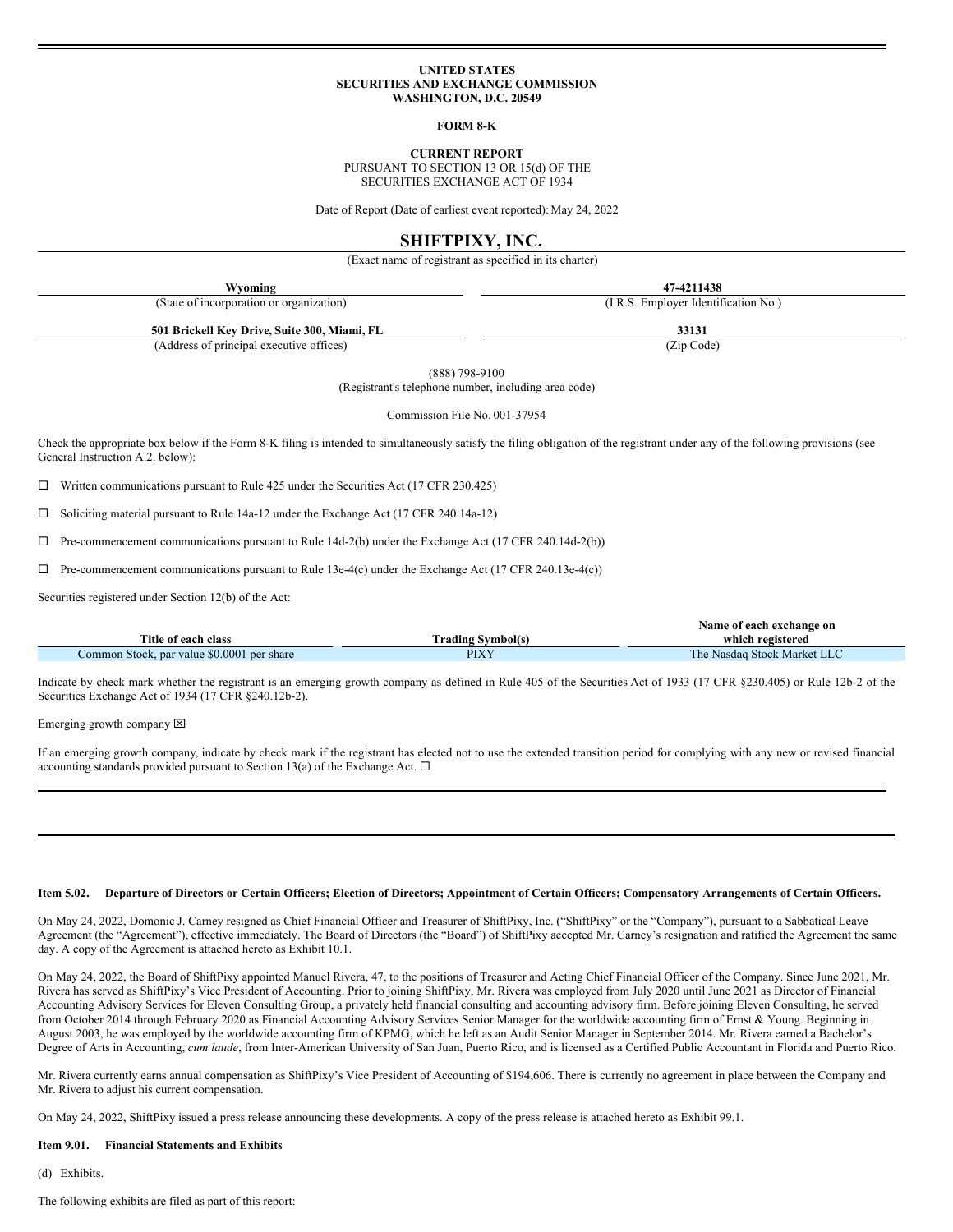| Exhibit<br><b>Number</b> | <b>Description</b>                                                          |
|--------------------------|-----------------------------------------------------------------------------|
| 10.1                     | Sabbatical Leave Agreement, dated May 24, 2022.                             |
| 99.1                     | Press release, dated May 24, 2022.                                          |
| 104                      | Cover Page Interactive Data File (embedded within the Inline XBRL document) |

2

## **SIGNATURES**

Pursuant to the requirements of the Securities Exchange Act of 1934, the registrant has duly caused this report to be signed on its behalf by the undersigned thereunto duly authorized.

# **SHIFTPIXY, INC.**

Date: May 24, 2022 By: */s/ Scott W. Absher* Scott W. Absher Chief Executive Officer

3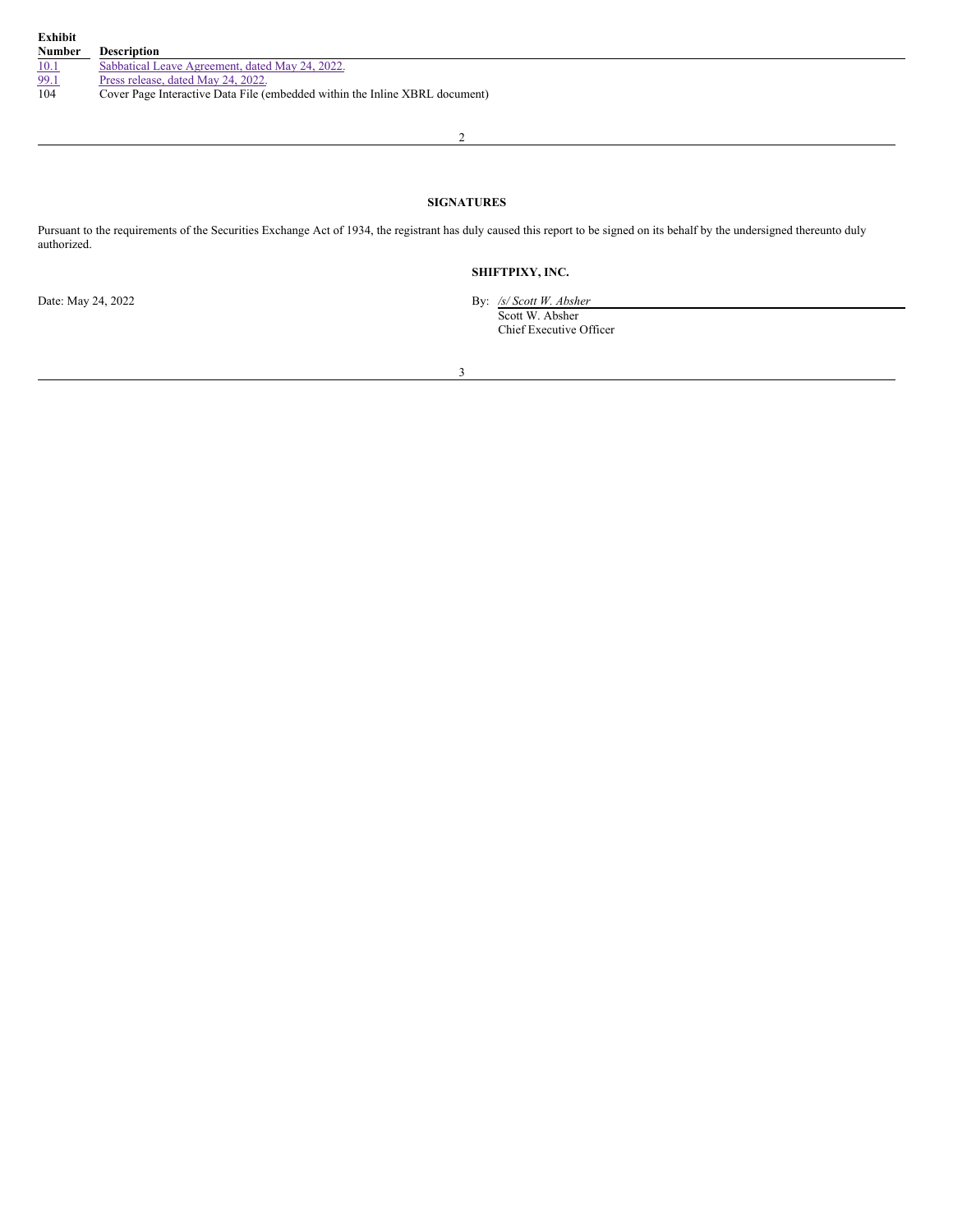## **SABBATICAL LEAVE AGREEMENT**

This Sabbatical Leave Agreement ("**Agreement**") is hereby executed by and between ShiftPixy, Inc. (the "**Company**") and Domonic Carney ("**Employee**") (Company and Employee each a "**Party**" and collectively "**Parties**") on this 24th day of May, 2022, the same to be effective as of that date (the "**Effective Date**").

#### **Recitals**

Whereas Employee has been a valued officer and employee of the Company; and

Whereas Employee has requested from Company, and Company agrees to grant to Employee a sabbatical leave ("**Leave**"); and

Whereas certain Back Pay, as defined hereinbelow, is owed by the Company to Employee pursuant to prior agreements between Employee and the Company; and

Whereas Employee and the Company agree to the grant of the Leave, as well as the payment of Back Pay and benefits, according to the terms and conditions set forth in this Agreement.

#### **Terms and Conditions**

In consideration of their mutual obligations as set forth herein, Employee and the Company agree that the Leave shall be granted to Employee according to the following terms and conditions:

1. **Sabbatical Leave.** The Company hereby grants the Leave to Employee, such Leave to begin on the Effective Date. The Leave shall continue until the Back Pay, as defined below, has been paid in full. No requirements are hereby imposed on Employee in connection with such Leave, except as provided herein.

2. **Unpaid**. The Leave will be unpaid, and paid time off ("**PTO**") will not continue to accrue during the Leave. In addition, Employee is not anticipated to incur any expenses on behalf of the Company during the Leave without prior written authorization.

3. **Payment of Back Pay**. Notwithstanding that the Leave is unpaid, the sum of \$354,670.49 will nevertheless, after the payment of such Regular Pay, remain due and owing to Employee for back pay, including unpaid past regular salary, unpaid PTO compensation, and unpaid past committed bonus compensation (collectively, " **Back** Pay"). Accordingly, Company shall, according to the regularly scheduled semi-monthly pay dates of the 5<sup>th</sup> and 20<sup>th</sup> of each month (as adjusted to the nearest date preceding or following a weekend or holiday), make payments to Employee of the Back Pay, in the gross amounts as are set forth in the Payment Schedule attached hereto and incorporated herein, until the entire sum is paid in full. All applicable employment related tax and withholdings shall apply.

*Page 1 of 5*

4. **Acceleration of Payments of Back Pay**. Company may accelerate the payment of the balance of the Back Pay due and owing to Employee (the "**Balance**") at any time. In addition, in the event the Company takes action to pay bonus compensation or to make any payment of any back pay due to any officer or key employee of the Company at any time after the Effective Date, the Company agrees at such time to also accelerate and pay to Employee, out of the last payments of the Balance, the lesser of (a) the amount of such bonus compensation or back pay so paid to such other officer(s) and employee(s), or (b) the Balance. In addition, in the event that Company defaults in any payment of Back Pay due, as provided in Section 3, above, then and thereupon all remaining payments of Back Pay shall become immediately due and payable, unless Employee expressly waives such acceleration in a writing, signed by Employee.

5. **Benefits**. The Company shall pay for the cost of continuing health and dental insurance benefits for Employee and Employee's family members currently covered under such plans during the term of the Leave, up to one (1) year from the Effective Date.

Return. Upon the conclusion of the Leave, Company agrees to extend to Employee an opportunity to resume service as a full-time employee of the Company at such position and such level of compensation as they may agree, provided, however, Employee and Company acknowledge and agree that (a) the position of Chief Financial Officer may, by such time, be filled by another person, and (b) there is otherwise no obligation on the part of either Party hereto to offer or accept any particular position at any particular amount of compensation.

7. **Use of Office, Email and Equipment**. During the Leave, Employee will be permitted to, but will have no obligation to, access and make use of Employee's office. For security reasons, Employee's access to the Company's email system and use of the Company's computer will be suspended. The Company can communicate with Employee via Employee's personal email and phone.

8. **Non-Disclosure Covenant**. Employee acknowledges that prior to the Leave, Employee had access and was privy to confidential information important to Company's business. Employee agrees that for so long as the pertinent confidential information or data remains Company's confidential information, Employee shall not divulge or make use of any the information, directly or indirectly, personally or on behalf of any other person, business, corporation, or entity without prior written consent of Company. Nothing in this Agreement should be construed to diminish, waive, or subsume Employee's prior commitments to protect Company's confidential information.

Future Cooperation. During the Leave, Employee agrees to cooperate with Company and use Employee's best efforts in responding to all reasonable requests by Company for assistance and advice relating to matters and procedures in which Employee was involved or which Employee managed or was responsible for while Employee was actively working for Company. Company shall pay Employee separately at the rate of \$300 per hour for providing such assistance applicable to any time expended by Employee in excess of 1 hour each week, provided, however, that Employee shall issue an email to the CEO of the Company prior to expending such hours in order to assure the approval of and to track such time. Similarly, any expenses incurred by Employee on behalf of the Company in connection with such future cooperation shall be preapproved and billed along with any billed hours under this Section 8. Any such Section 8 billings shall be payable on net 14-day payment terms from the date of invoice submission.

*Page 2 of 5*

10. **Indemnification**. Notwithstanding any other term of this Agreement, Company shall indemnify, defend and hold harmless Employee against any claim, liability, cost, damage, deficiency, loss, expense or obligation of any kind or nature (including without limitation reasonable attorneys' fees and other costs and expenses of litigation) ("Claim") incurred by or imposed upon Employee in connection with any claims, suits, actions, demands or judgments arising out of the employment of employee or this Agreement (including, but not limited to, actions in the form of tort, warranty, or strict liability), provided, however, that unless required by applicable law, Company shall not be required to indemnify or defend Employee to the extent that the Claim is determined, pursuant to any lawful order, judgment or decree, to have arisen out of or to be attributable to Employee's wrongful or malicious actions outside the scope of Employee's employment.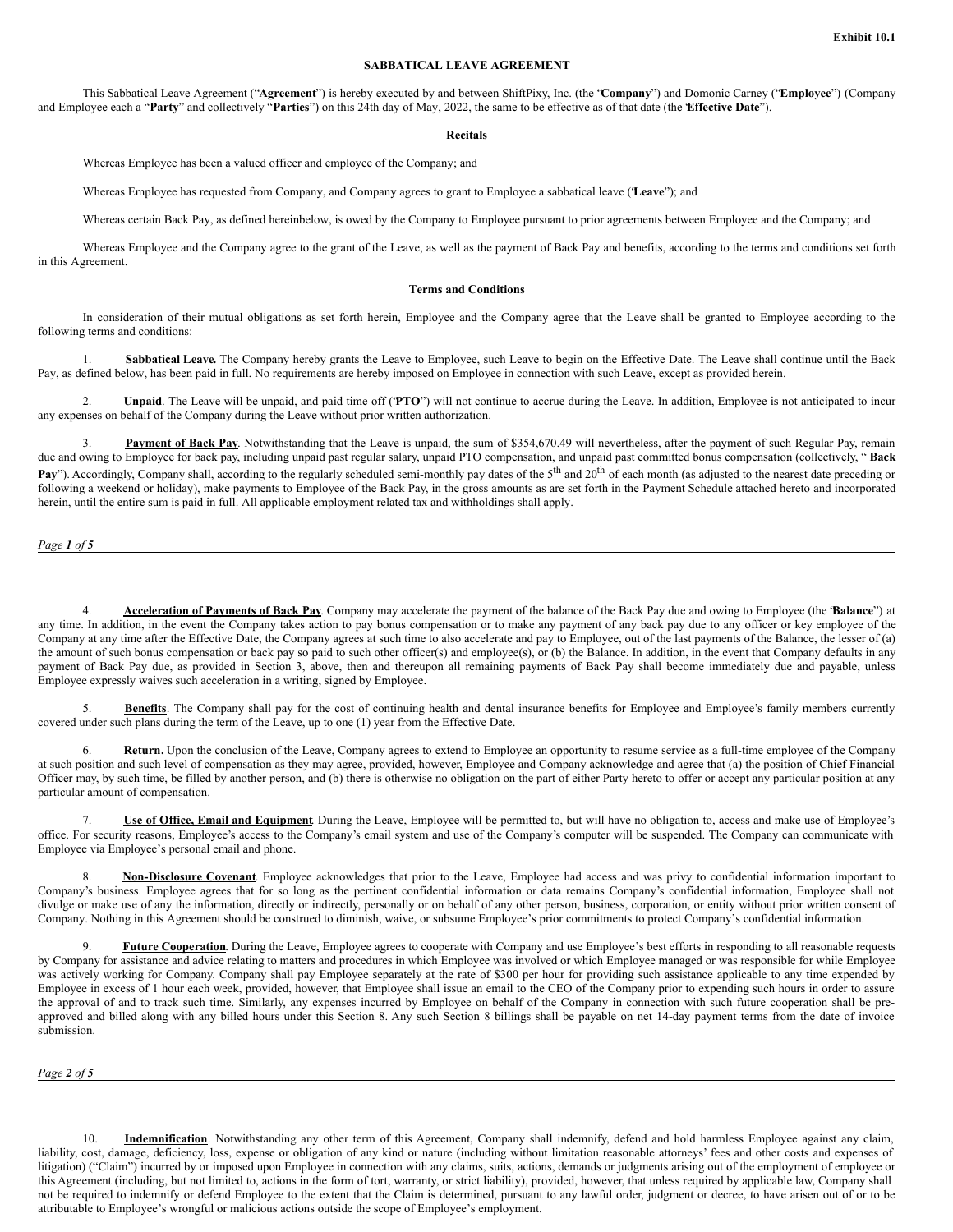<span id="page-3-0"></span>11. **Entire Agreement**. This Agreement embodies the entire agreement of all the parties hereto who have executed it and supersedes any and all other agreements, understandings, negotiations, or discussions, either oral or in writing, express or implied, between the parties to this Agreement. The Parties to this Agreement acknowledge that no representations, inducements, promises, agreements or warranties, oral or otherwise, have been made by them, or anyone acting on their behalf, which are not embodied in this Agreement; that they have not executed this Agreement in reliance on any representation, inducement, promise, agreement, warranty, fact or circumstance, not expressly set forth in this Agreement; and that no representation, inducement, promise, agreement or warranty not contained in this Agreement including, but not limited to, any purported settlements, modifications, waivers or terminations of this Agreement, shall be valid or binding, unless executed in writing by all of the parties to this Agreement. This Agreement may be amended, and any provision herein waived, but only in writing, signed by the party against whom such an amendment or waiver is sought to be enforced.

#### 12. **General Terms and Conditions**.

a. **Section and Paragraph Headings**. The section and paragraph headings contained in this Agreement are for reference purposes only and shall not affect in any way the meaning or interpretation of this Agreement.

b. **Counterparts**. This Agreement may be executed in two counterparts and via facsimile or email, each of which shall be deemed an original, all of which together shall constitute one and the same instrument.

c. **Severable**. Should any portion, word, clause, phrase, sentence or paragraph of this Agreement be declared void or unenforceable, such portion shall be considered independent and severable from the remainder, the validity of which shall remain unaffected. This Agreement shall not be construed in favor of one party or against the other.

*Page 3 of 5*

d. **Construction**. With respect to any dispute concerning the meaning of this Agreement, this Agreement will be interpreted as a whole with reference to its relevant provisions and in accordance with its fair meaning, and no part of this Agreement will be construed against Company on the basis that Company drafted it. This Agreement will be viewed as if prepared jointly by Company and Employee.

e. **No Waiver**. The failure to insist upon compliance with any term, covenant or condition contained in this Agreement shall not be deemed a waiver of that term, covenant or condition, nor shall any waiver or relinquishment of any right or power contained in this Agreement at any one time or more times be deemed a waiver or relinquishment of any right or power at any other time or times.

f. **Heirs and Assigns**. This Agreement, and all the terms and provisions contained herein, shall bind the heirs, personal representatives, successors and assigns of each party, and inure to the benefit of each party, its agents, directors, officers, employees, servants, successors, and assigns.

g. **Governing Law**. This Agreement shall be interpreted under the laws of the State of California, both as to interpretation and performance.

*Page 4 of 5*

IN WITNESS WHEREOF, the Parties have executed this Agreement as of the Effective Date, as defined above.

## **ShiftPixy, Inc.**

| By: | /s/ Scott W. Absher                   |
|-----|---------------------------------------|
|     | <b>Name:</b> Scott W. Absher          |
|     | <b>Title:</b> Chief Executive Officer |

### **Employee**

**By:** /s/ Domonic Carney **Name:** Domonic Carney

**Payment Schedule**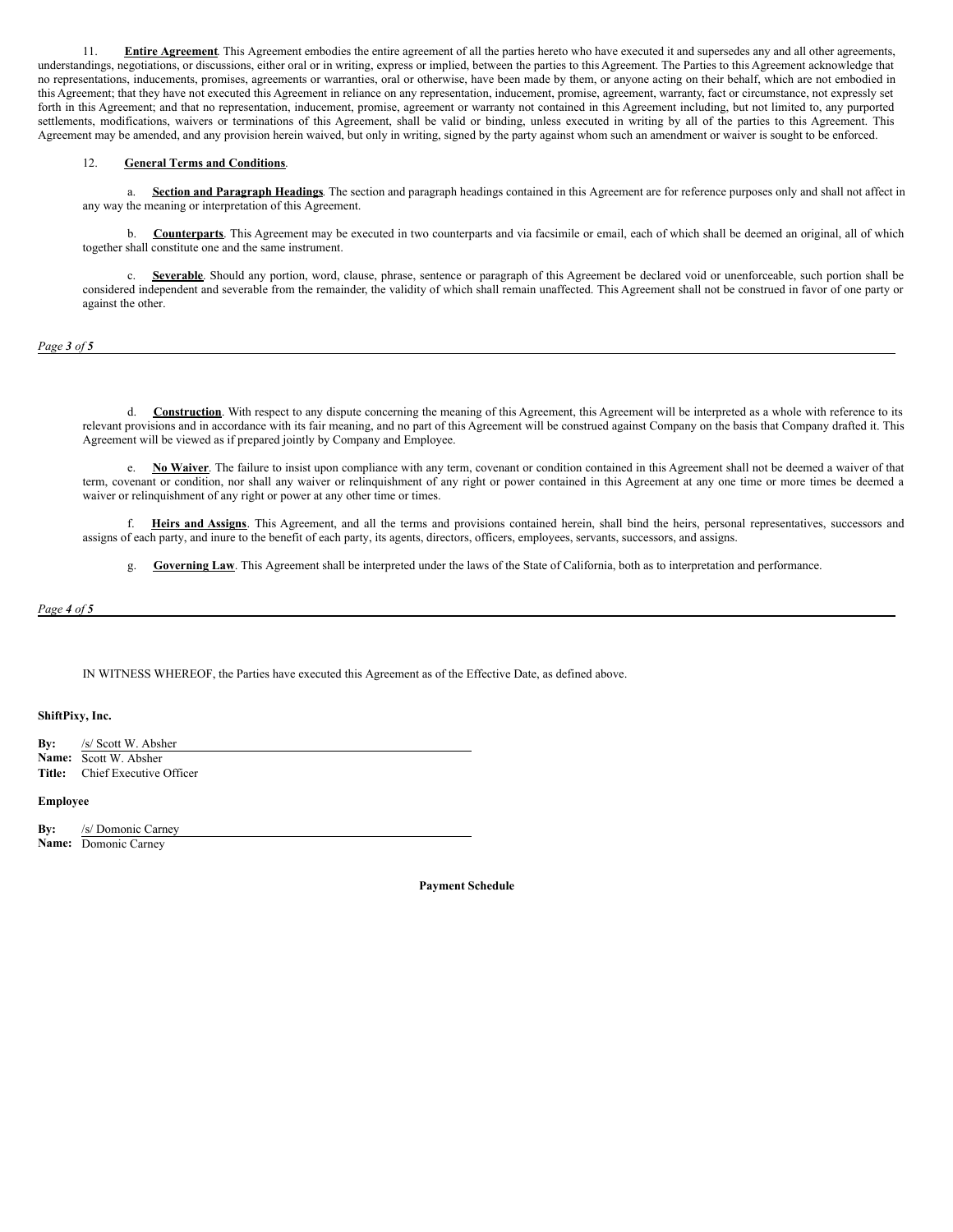| <b>Check Date</b> | <b>Gross Wages</b> |           | <b>Benefits</b> | <b>Total Paid</b> |
|-------------------|--------------------|-----------|-----------------|-------------------|
| 06/03/22          | \$                 | 20,862.97 | \$<br>1,006.37  | S.<br>21,869.34   |
| 06/20/22          | \$                 | 20,862.97 | \$<br>1,006.37  | 21,869.34<br>S    |
| 07/05/22          | \$                 | 20,862.97 | \$<br>1,006.37  | 21,869.34<br>\$   |
| 07/20/22          | \$                 | 20,862.97 | \$<br>1,006.37  | 21,869.34<br>S    |
| 08/05/22          | \$                 | 20,862.97 | \$<br>1,006.37  | 21,869.34<br>\$   |
| 08/19/22          | \$                 | 20,862.97 | \$<br>1,006.37  | 21,869.34<br>\$   |
| 09/05/22          | \$                 | 20,862.97 | \$<br>1,006.37  | \$<br>21,869.34   |
| 09/20/22          | \$                 | 20,862.97 | \$<br>1,006.37  | \$<br>21,869.34   |
| 10/05/22          | \$                 | 20,862.97 | \$<br>1,006.37  | \$<br>21,869.34   |
| 10/20/22          | \$                 | 20,862.97 | \$<br>1,006.37  | \$<br>21,869.34   |
| 11/04/22          | \$                 | 20,862.97 | \$<br>1,006.37  | \$<br>21,869.34   |
| 11/18/22          | \$                 | 20,862.97 | \$<br>1,006.37  | \$<br>21,869.34   |
| 12/05/22          | \$                 | 20,862.97 | \$<br>1,006.37  | \$<br>21,869.34   |
| 12/20/22          | \$                 | 20,862.97 | \$<br>1,006.37  | 21,869.34<br>\$   |
| 01/05/23          | \$                 | 20,862.97 | \$<br>1,006.37  | 21,869.34<br>S    |
| 01/20/23          | \$                 | 20,862.97 | \$<br>1,006.37  | 21,869.34<br>\$   |
| 2/3/2023          | \$                 | 20,862.97 | \$<br>1,006.37  | 21,869.34<br>\$   |
|                   |                    |           |                 |                   |
|                   | \$354,670.49       |           | \$<br>17,108.29 | \$371,778.78      |

This schedule assumes that the cost of benefits will not change over the course of the stated period; however, regardless of the cost of the benefits, Company agrees to pay such cost over the course of the stated period.